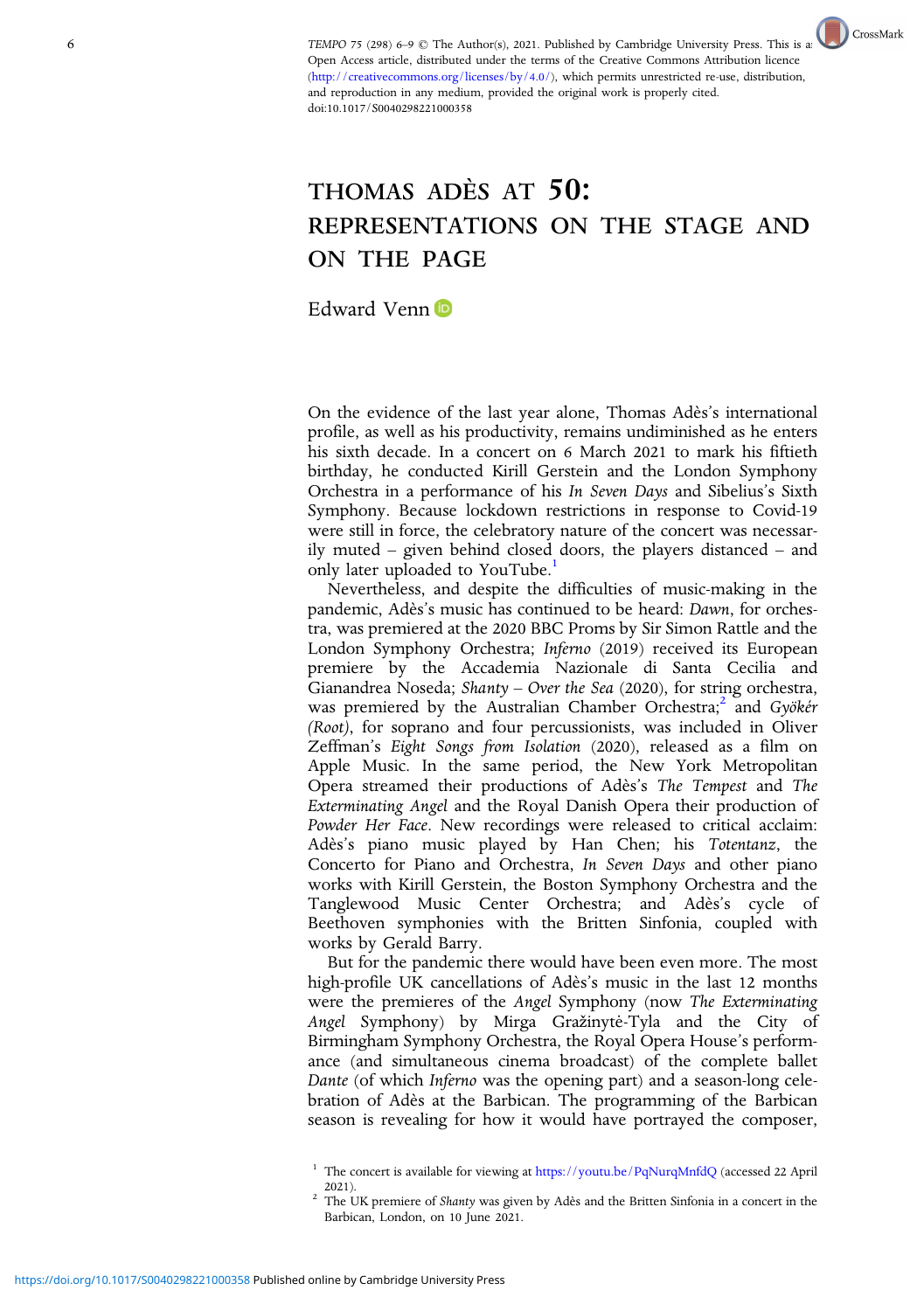most notably in the emphasis given to his stage works. The Luxury Suite from Powder Her Face was to open the season, the London premiere of the Angel Symphony would have represented The Exterminating Angel and a concert performance of The Tempest would have brought Adès's second opera to the UK for the first time since 2007. Dante would also have featured, performed by Gustavo Dudamel and the Los Angeles Philharmonic, and Shanty was to receive what would have been its world premiere during a residency at the Barbican by the Australian Chamber Orchestra. To mark Adès's fiftieth birthday itself, he would have conducted a concert that, doubtless with ironic intent, was to include his Totentanz  $(2013)$ .<sup>3</sup>

What is striking about this rollcall is the prominence given to Adès's recent and brand-new music. It must have been especially hard for promoters and programmers, in an anniversary year, to resist indulging in a retrospective that wheeled out greatest hit after greatest hit. Perhaps the enduring presence of Adès's music in concert halls and recording studios over the last 30 years, seemingly immune from the waxings and wanings of critical fortune that have beset so many living composers, rendered such a retrospective superfluous: with but a few exceptions, his back catalogue has never really gone away.

Indeed, the multiple live renditions of Adès's music uploaded to YouTube attest to the appeal Adès holds for performers (and, by extension, audiences) around the world;<sup>4</sup> it is remarkable to see the extent to which successive generations of musicians rise to, and then normalise, the technical and musical challenges that Adès sets them. (Philip Hensher, the librettist for Powder Her Face, has spoken in the past of the difficulties in the 1990s of casting the high soprano part of the Maid – without Valdine Anderson in the role he suggests the opera might not have happened; 20 years later, this is no longer the case.<sup>5</sup>)

Just as performances have proliferated, so too has the scholarship around Adès's music. In the wake of the early reception of Adès in the popular press, which gravitated to extremes of adulation or sneering, the commentary that sprung up around Adès at the turn of the millennium did much to locate the burgeoning field of Adès studies on a more secure critical footing.<sup>6</sup> This was soon followed by detailed technical analyses of the music, encouraged, no doubt, by the close alignment of Adès's rhythmic and, especially, intervallic tendencies with the concerns of the music-theoretical community (especially in North America).<sup>7</sup> In the last decade, there has been a profusion of

 $3$  This is the concert that was eventually replaced by Sibelius's Sixth Symphony and In Seven Days. In the light of the continuing catastrophe of the pandemic, there was little need for Totentanz's reminder of our collective mortality.

 $^4$  Related to this are the large numbers of interviews with Adès that are available on YouTube

<sup>&</sup>lt;sup>5</sup> Philip Hensher, in 'Philip Hensher and Meredith Oakes in Conversation with Paul Archbold', Be Not Afeard: Language, Music and Cultural Memory in the Operas of Thomas Adès, Senate House, University of London, 25 April 2017.

Adès, Senate House, University of London, 25 April 2017. 6 Key texts here include Richard Taruskin, 'A Surrealist Composer Comes to the Rescue of Modernism', New York Times, 5 December 1999, reprinted with a postscript in The Danger of Music and Other Anti-Utopian Essays (Berkeley and Los Angeles: University of California Press, 2009), pp. 144–52; Arnold Whittall, 'James Dillon, Thomas Adès, and the Pleasures of Allusion', in Aspects of British Music of the 1990s, ed. Peter O' Hagan (Aldershot: Ashgate, 2003), pp. 3–27; and Christopher Fox, 'Tempestuous Times: The Recent Music of Thomas Adès', Musical Times, 145, no. 1888 (2004), pp. 41–56. <sup>7</sup> For instance, see Aaron Travers, 'Interval Cycles, Their Permutations and Generative

Properties in Thomas Adès's Asyla' (PhD dissertation, University of Rochester, 2004); John Roeder, 'Co-operating Continuities in the Music of Thomas Adès', Music Analysis,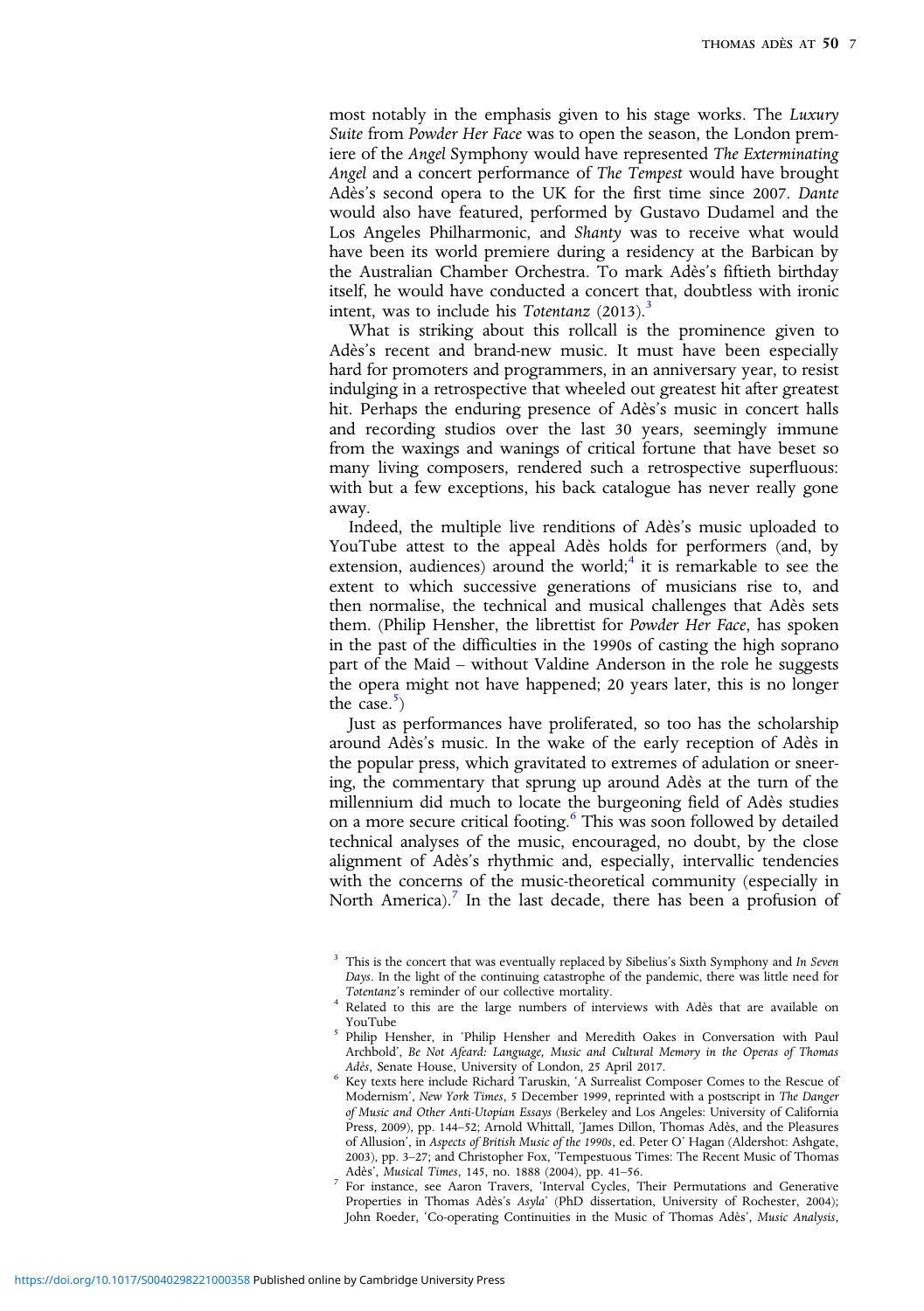PhD theses, articles and book chapters devoted in part, or entirely, to Adès's music. Adès's increasing willingness to discuss his music, most notably in his collection of interviews with the broadcaster Tom Service, $8$  has done much to stimulate scholarly response, bringing with it questions and issues around critical distancing and objectivity.<sup>9</sup> Though this locus of scholarly activity remains firmly in the Anglo-American sphere, the first monograph on the composer was published in French,<sup>10</sup> and there remains a slow but steady stream of non-anglophone publications on Adès's music. To bring the story up to date, and to demonstrate the continued health of scholarship in this area, Adès's fiftieth birthday year marks the arrival of two book-length studies that survey his output up to, and including, The Exterminating Angel.<sup>11</sup>

The four articles brought together in this TEMPO symposium were conceived with Adès's anniversary year in mind. However, given that Adès's 'distinctive creative persona' is, paradoxically, characterised by 'an identity that is in constant flux, made of ambiguity and multiplicity, so that no single definition of the nature of that identity can suffice' (as Arnold Whittall succinctly puts it in his article), the challenge remains as to how one might celebrate, and critically reflect upon, his achievements. In the end, and in common with the performances of his music in the last 12 months (whether given or not), the symposium offers only so much by way of celebratory retrospective. Rather, the emphasis is firmly upon tracing certain features of Adès's art, highlighting continuities as well as divergences across his output and bringing some of his most recent music into consideration.

In 'Adès at 50: Precarious Poise', Arnold Whittall offers a virtuosic survey of some of the key aesthetic and technical preoccupations that animate Adès's music. Opening not with Adès, but with Stravinsky and Britten, Whittall signals the degree to which Adès's music engages productively, if sometimes combatively, in dialogue with traditions (plural, and not just musical). In contrast to Whittall's arial (and Ariel!) view, James Donaldson's 'Topics, Double Coding, and Form Functionality in Thomas Adès's Piano Quintet' provides a close reading of the technical and semantic properties of just three chords. Donaldson demonstrates that, even at this microscopic level, Adès achieves the same delicate balance between apparently irreconcilable aesthetic perspectives that Whittall demonstrates on the macrolevel. In 'Adès and Sonata Forms' I take up another aspect of Adès's engagement with tradition – form – and offer readings of all four of Adès's sonata-form movements to date (from the Chamber Symphony Op. 2 to the Concerto for Piano and Orchestra from 2018). These works suggest that Adès's use of 'textbook' formal

25, nos 1–2 (2006), pp. 121–54; and Philip Stoecker, 'Aligned Cycles in Thomas Adès's

<sup>10</sup> Hélène Cao, Thomas Adès le voyageur: Devenir compositeur, être musicien (Paris: MF Éditions,

2007). 11 Drew Massey, *Thomas Adès in Five Essays* (New York: Oxford University Press, 2021) and Edward Venn and Philip Stoecker (eds), Thomas Adès Studies (Cambridge: Cambridge University Press, 2021).

Piano Quincet, Music Commission, Thomas Adès: Full of Noises – Conversations with Tom Service<br>(London: Faber and Tom Service, Thomas Adès: Full of Noises – Conversations with Tom Service

<sup>&</sup>lt;sup>9</sup> See, for instance, the discussion of the performative nature of Adès's statements and my own response to them in Edward Venn, Thomas Adès: Asyla (Abingdon: Routledge, 2017), pp. xv–xvi. Christopher Wiley and Ian Pace's edited volume Research and Writing on Contemporary Art and Artists: Challenges, Practices, and Complexities (Palgrave Macmillan, 2020) offers a more detailed introduction to the challenges of maintaining 'a respectable level of critical distance' (p. 4) when writing about contemporary artists.